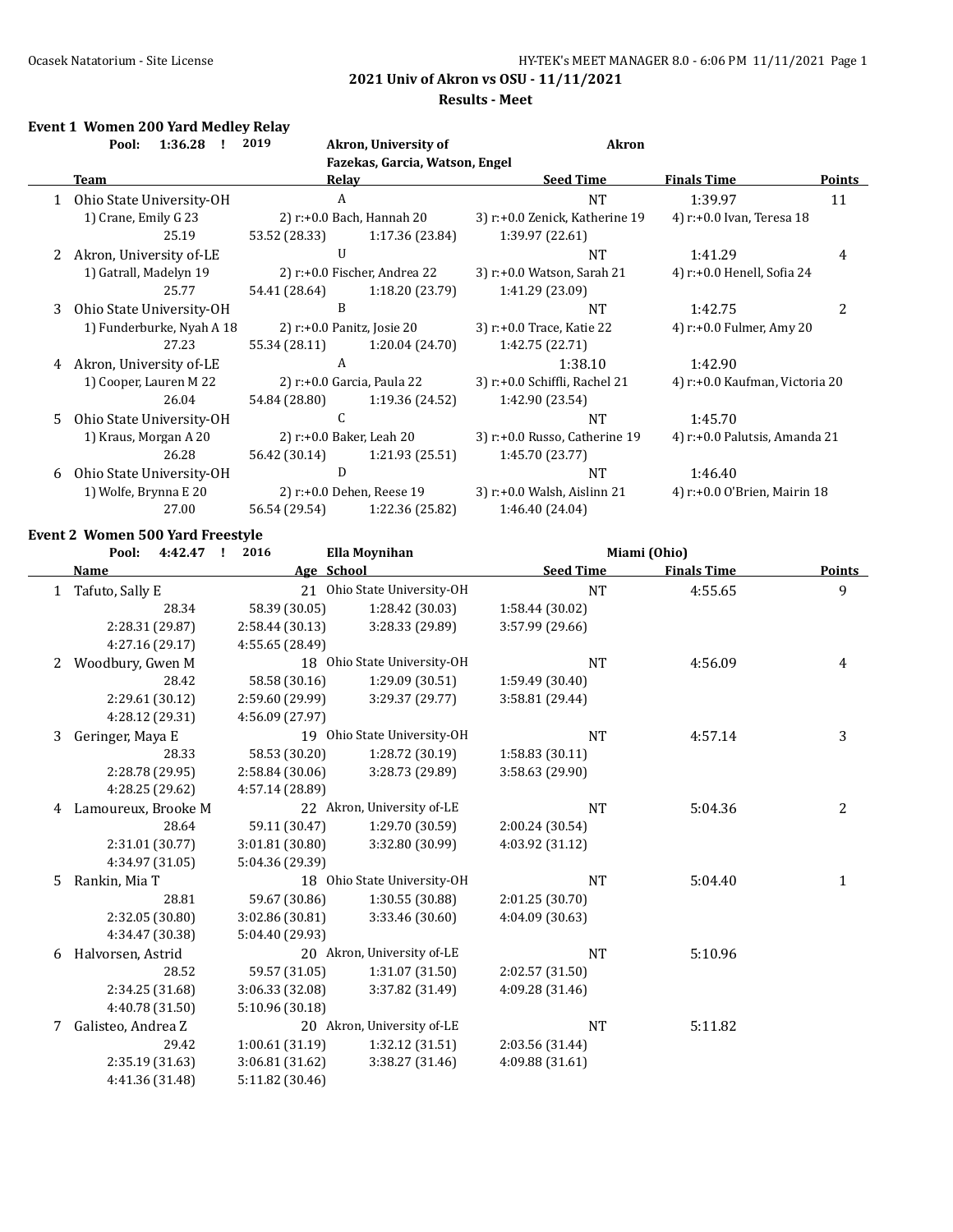**Results - Meet**

# **(Event 2 Women 500 Yard Freestyle)**

|   | <b>Name</b>            | Age School      |                             | <b>Seed Time</b> | <b>Finals Time</b> | <b>Points</b> |
|---|------------------------|-----------------|-----------------------------|------------------|--------------------|---------------|
| 8 | Mauter, Julia C        |                 | 18 Akron, University of-LE  | <b>NT</b>        | 5:16.60            |               |
|   | 29.14                  | 1:01.01(31.87)  | 1:33.44 (32.43)             | 2:05.89 (32.45)  |                    |               |
|   | 2:37.87 (31.98)        | 3:10.16(32.29)  | 3:41.93 (31.77)             | 4:13.90 (31.97)  |                    |               |
|   | 4:45.83 (31.93)        | 5:16.60 (30.77) |                             |                  |                    |               |
|   | Gilbert, Libby R       |                 | 19 Ohio State University-OH | NT               | X5:00.72           |               |
|   | 28.44                  | 58.81 (30.37)   | 1:29.47 (30.66)             | 2:00.19(30.72)   |                    |               |
|   | 2:30.57 (30.38)        | 3:00.93 (30.36) | 3:31.29 (30.36)             | 4:01.42(30.13)   |                    |               |
|   | 4:31.31 (29.89)        | 5:00.72 (29.41) |                             |                  |                    |               |
|   | Moellering, Meredith A |                 | 20 Ohio State University-OH | <b>NT</b>        | X5:03.82           |               |
|   | 28.23                  | 59.04 (30.81)   | 1:29.87 (30.83)             | 2:00.46 (30.59)  |                    |               |
|   | 2:30.96 (30.50)        | 3:01.62(30.66)  | 3:31.83 (30.21)             | 4:02.04(30.21)   |                    |               |
|   | 4:32.97 (30.93)        | 5:03.82 (30.85) |                             |                  |                    |               |
|   | Lachey, Mia E          |                 | 19 Ohio State University-OH | <b>NT</b>        | X5:07.10           |               |
|   | 28.71                  | 59.61 (30.90)   | 1:30.97(31.36)              | 2:02.45 (31.48)  |                    |               |
|   | 2:34.08 (31.63)        | 3:05.37 (31.29) | 3:36.02(30.65)              | 4:07.09 (31.07)  |                    |               |
|   | 4:37.76 (30.67)        | 5:07.10 (29.34) |                             |                  |                    |               |
|   | Pophal, Claire B       | 18              | Ohio State University-OH    | <b>NT</b>        | X5:07.46           |               |
|   | 28.47                  | 59.23 (30.76)   | 1:30.43(31.20)              | 2:01.85 (31.42)  |                    |               |
|   | 2:33.01 (31.16)        | 3:04.15(31.14)  | 3:34.92 (30.77)             | 4:06.04(31.12)   |                    |               |
|   | 4:37.39 (31.35)        | 5:07.46 (30.07) |                             |                  |                    |               |

### **Event 3 Women 100 Yard IM**

 $\overline{a}$ 

|     | <b>Name</b>        | Age School                  | <b>Seed Time</b> | <b>Finals Time</b> | <b>Points</b>  |
|-----|--------------------|-----------------------------|------------------|--------------------|----------------|
|     | Watson, Sarah E    | 21 Akron, University of-LE  | <b>NT</b>        | 56.42              | 9              |
|     | 25.82              | 56.42 (30.60)               |                  |                    |                |
| 2   | Panitz, Josie H    | 20 Ohio State University-OH | NT               | 57.47              | 4              |
|     | 26.76              | 57.47 (30.71)               |                  |                    |                |
| 3   | Crane, Emily G     | 23 Ohio State University-OH | NT               | 57.56              | 3              |
|     | 26.05              | 57.56 (31.51)               |                  |                    |                |
| 4   | Romano, Kristen E  | 22 Ohio State University-OH | NT               | 57.79              | $\overline{c}$ |
|     | 26.42              | 57.79 (31.37)               |                  |                    |                |
| 5   | Craig, Kendall A   | 18 Akron, University of-LE  | NT               | 59.77              | 1              |
|     | 28.00              | 59.77 (31.77)               |                  |                    |                |
| 6   | Turchanik, Sarah M | 20 Ohio State University-OH | NT               | 1:00.85            |                |
|     | 27.68              | 1:00.85(33.17)              |                  |                    |                |
| 7   | Gardner, Olivia J  | 22 Akron, University of-LE  | NT               | 1:01.05            |                |
|     | 27.97              | 1:01.05(33.08)              |                  |                    |                |
| 8   | Sabotin, Rachel A  | 19 Akron, University of-LE  | NT               | 1:02.26            |                |
|     | 27.69              | 1:02.26 (34.57)             |                  |                    |                |
|     | Dehen, Reese C     | 19 Ohio State University-OH | NT               | X58.53             |                |
|     | 26.78              | 58.53 (31.75)               |                  |                    |                |
| --- | Bach, Hannah M     | 20 Ohio State University-OH | NT               | X1:02.72           |                |
|     | 30.19              | 1:02.72 (32.53)             |                  |                    |                |
|     | Baker, Leah H      | 20 Ohio State University-OH | NT               | X1:05.39           |                |
|     | 32.22              | 1:05.39 (33.17)             |                  |                    |                |

### **Event 4 Women 200 Yard Butterfly**

| 1:53.50<br>Pool: | 2018          | Regan Smith                 | <b>RIPT-MN</b>   |                    |        |
|------------------|---------------|-----------------------------|------------------|--------------------|--------|
| <b>Name</b>      | Age School    |                             | <b>Seed Time</b> | <b>Finals Time</b> | Points |
| Trace, Katie L   |               | 22 Ohio State University-OH | NT.              | 2:01.11            |        |
| 26.63            | 57.83 (31.20) | 1:29.90 (32.07)             | 2:01.11(31.21)   |                    |        |
| Daniel, Abby E   |               | 18 Akron, University of-LE  | $N^{T}$          | 2:02.37            | 4      |
| 28.50            | 59.76 (31.26) | 1:31.05 (31.29)             | 2:02.37 (31.32)  |                    |        |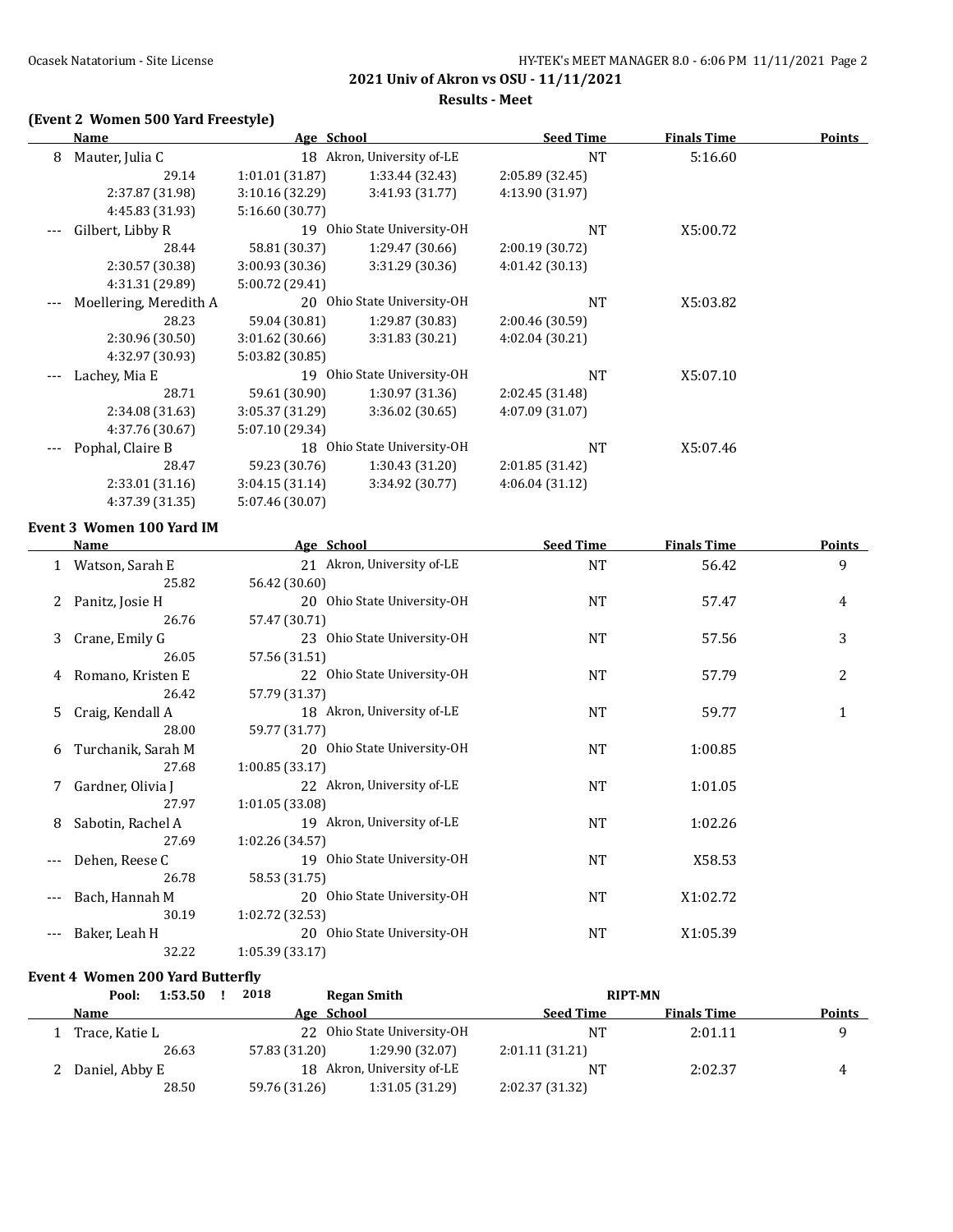### Ocasek Natatorium - Site License **Matatorium - Site License** HY-TEK's MEET MANAGER 8.0 - 6:06 PM 11/11/2021 Page 3

**2021 Univ of Akron vs OSU - 11/11/2021**

#### **Results - Meet**

# **(Event 4 Women 200 Yard Butterfly)**

|    | Name               | Age School      |                             | <b>Seed Time</b> | <b>Finals Time</b> | Points |
|----|--------------------|-----------------|-----------------------------|------------------|--------------------|--------|
| 3  | Workman, Gail L    |                 | 21 Akron, University of-LE  |                  | 2:02.71            | 3      |
|    | 28.24              | 59.02 (30.78)   | 1:30.56 (31.54)             | 2:02.71 (32.15)  |                    |        |
| 4  | Sommerstad, Kyra A |                 | 19 Ohio State University-OH | NT               | 2:02.95            |        |
|    | 28.03              | 59.31 (31.28)   | 1:31.14 (31.83)             | 2:02.95(31.81)   |                    |        |
| 5. | Nogaj, Paulina Z   |                 | 23 Akron, University of-LE  |                  | 2:03.64            |        |
|    | 27.66              | 59.79 (32.13)   | 1:32.40(32.61)              | 2:03.64 (31.24)  |                    |        |
| 6  | Graves, Alyssa J   |                 | 19 Ohio State University-OH |                  | 2:03.77            |        |
|    | 28.56              | 1:00.39(31.83)  | 1:32.14(31.75)              | 2:03.77 (31.63)  |                    |        |
| 7  | Walsh, Aislinn R   |                 | 21 Ohio State University-OH |                  | 2:06.09            |        |
|    | 28.85              | 1:00.71 (31.86) | 1:33.59 (32.88)             | 2:06.09(32.50)   |                    |        |
| 8  | Riker, Alyssa M    |                 | 20 Akron, University of-LE  | <b>NT</b>        | 2:09.38            |        |
|    | 28.92              | 1:01.80 (32.88) | 1:35.62 (33.82)             | 2:09.38 (33.76)  |                    |        |

### **Event 5 Women 100 Yard Backstroke**

|    | Pool:<br>50.84<br>$\mathbf{I}$ | <b>Regan Smith</b><br>2018  |                  | <b>RIPT-MN</b>     |               |
|----|--------------------------------|-----------------------------|------------------|--------------------|---------------|
|    | <b>Name</b>                    | Age School                  | <b>Seed Time</b> | <b>Finals Time</b> | <b>Points</b> |
|    | 1 Gatrall, Madelyn             | 19 Akron, University of-LE  | <b>NT</b>        | 54.93              | 9             |
|    | 27.12                          | 54.93 (27.81)               |                  |                    |               |
|    | Gorecka, Weronika M            | 21 Akron, University of-LE  | NT               | 56.25              | 4             |
|    | 27.46                          | 56.25 (28.79)               |                  |                    |               |
| 3  | Kraus, Morgan A                | 20 Ohio State University-OH | NT               | 56.34              | 3             |
|    | 27.77                          | 56.34 (28.57)               |                  |                    |               |
| 4  | Hall, Paige E                  | 18 Ohio State University-OH | NT               | 56.41              | 2             |
|    | 27.57                          | 56.41 (28.84)               |                  |                    |               |
| 5. | Cooper, Lauren M               | 22 Akron, University of-LE  | NT               | 56.92              | 1             |
|    | 27.80                          | 56.92 (29.12)               |                  |                    |               |
| 6  | Harrison, Tristan T            | 19 Ohio State University-OH | NT               | 57.54              |               |
|    | 28.10                          | 57.54 (29.44)               |                  |                    |               |
|    | Clough, Maggie N               | 19 Akron, University of-LE  | NT               | 58.73              |               |
|    | 28.75                          | 58.73 (29.98)               |                  |                    |               |
| 8  | Funderburke, Nyah A            | 18 Ohio State University-OH | NT               | 59.63              |               |
|    | 28.75                          | 59.63 (30.88)               |                  |                    |               |
|    | Gilbert, Libby R               | 19 Ohio State University-OH | NT               | X57.12             |               |
|    | 28.00                          | 57.12 (29.12)               |                  |                    |               |
|    | Wolfe, Brynna E                | 20 Ohio State University-OH | NT               | X58.56             |               |
|    | 28.98                          | 58.56 (29.58)               |                  |                    |               |
|    | Dewitt, Mackenzie D            | 18 Ohio State University-OH | NT               | X1:00.86           |               |
|    | 29.10                          | 1:00.86 (31.76)             |                  |                    |               |

#### **Event 6 Women 200 Yard Breaststroke**

| 2:07.38<br>Pool:        | 2019            |                 |                                                                                                                                                                                                                |                    |                  |
|-------------------------|-----------------|-----------------|----------------------------------------------------------------------------------------------------------------------------------------------------------------------------------------------------------------|--------------------|------------------|
| Name                    |                 |                 | <b>Seed Time</b>                                                                                                                                                                                               | <b>Finals Time</b> | Points           |
| Panitz, Josie H<br>1    | 20              |                 | NT                                                                                                                                                                                                             | 2:12.59            | 9                |
| 30.13                   | 1:03.36 (33.23) | 1:37.48 (34.12) | 2:12.59(35.11)                                                                                                                                                                                                 |                    |                  |
| Fischer, Andrea L       |                 |                 | NT                                                                                                                                                                                                             | 2:17.20            | 4                |
| 30.65                   | 1:05.39(34.74)  | 1:41.25 (35.86) | 2:17.20 (35.95)                                                                                                                                                                                                |                    |                  |
| Mathews, Janessa C<br>3 | 21              |                 | <b>NT</b>                                                                                                                                                                                                      | 2:18.86            | 3                |
| 31.07                   | 1:05.78 (34.71) | 1:41.92 (36.14) | 2:18.86 (36.94)                                                                                                                                                                                                |                    |                  |
| Garcia, Paula E<br>4    |                 |                 | <b>NT</b>                                                                                                                                                                                                      | 2:19.68            |                  |
| 32.41                   | 1:08.36 (35.95) | 1:44.10 (35.74) | 2:19.68 (35.58)                                                                                                                                                                                                |                    |                  |
| Rankin, Mia T<br>5.     | 18              |                 | NT                                                                                                                                                                                                             | 2:19.94            |                  |
| 32.49                   | 1:08.04(35.55)  | 1:44.22 (36.18) | 2:19.94 (35.72)                                                                                                                                                                                                |                    |                  |
| Dyer, Madeline H<br>6   | 20              |                 | <b>NT</b>                                                                                                                                                                                                      | 2:19.97            |                  |
| 32.19                   | 1:07.76 (35.57) | 1:43.82 (36.06) | 2:19.97(36.15)                                                                                                                                                                                                 |                    |                  |
|                         |                 |                 | <b>Delaney Duncan</b><br>Age School<br>Ohio State University-OH<br>22 Akron, University of-LE<br>Ohio State University-OH<br>22 Akron, University of-LE<br>Ohio State University-OH<br>Akron, University of-LE |                    | Eastern Michigan |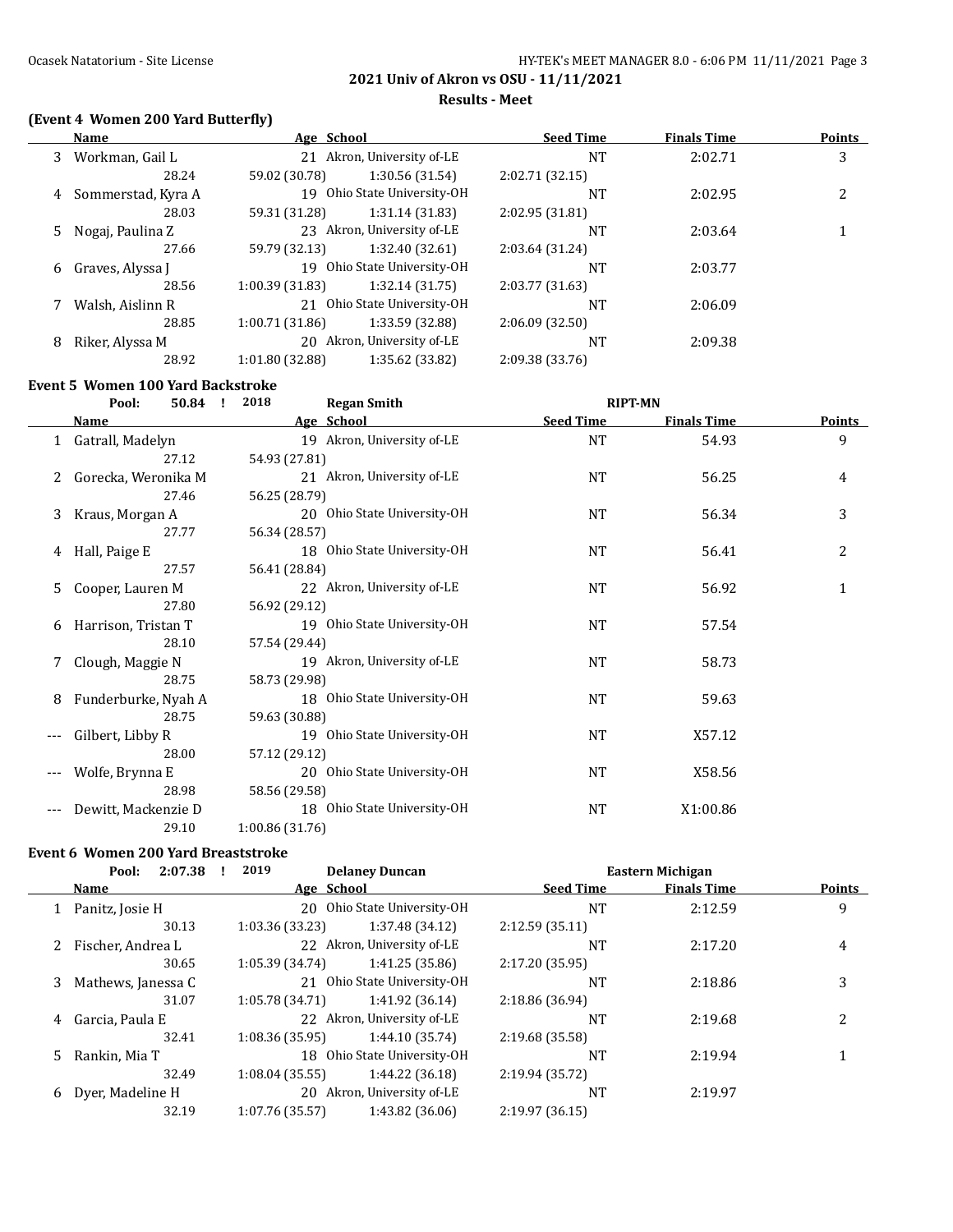**Results - Meet**

# **(Event 6 Women 200 Yard Breaststroke)**

|       | Name                    | Age School      |                             | <b>Seed Time</b> | <b>Finals Time</b> | <b>Points</b> |
|-------|-------------------------|-----------------|-----------------------------|------------------|--------------------|---------------|
|       | Bozso, Sara l           |                 | 21 Akron, University of-LE  | <b>NT</b>        | 2:22.05            |               |
|       | 32.80                   | 1:09.02 (36.22) | 1:45.61(36.59)              | 2:22.05 (36.44)  |                    |               |
| 8     | Bach, Hannah M          |                 | 20 Ohio State University-OH | <b>NT</b>        | 2:22.69            |               |
|       | 31.61                   | 1:08.04(36.43)  | 1:45.70(37.66)              | 2:22.69 (36.99)  |                    |               |
| $---$ | Dehen, Reese C          | 19              | Ohio State University-OH    | <b>NT</b>        | X2:21.70           |               |
|       | 32.10                   | 1:08.56(36.46)  | 1:44.79 (36.23)             | 2:21.70 (36.91)  |                    |               |
|       | Cappabianca, Giovanna S | 20              | Akron, University of-LE     | NΤ               | X2:22.95           |               |
|       | 33.30                   | 1:09.17 (35.87) | 1:45.89 (36.72)             | 2:22.95 (37.06)  |                    |               |
|       | Baker, Leah H           | 20              | Ohio State University-OH    | <b>NT</b>        | X2:24.31           |               |
|       | 32.39                   | 1:08.96 (36.57) | 1:46.98 (38.02)             | 2:24.31 (37.33)  |                    |               |

### **Event 7 Women 100 Yard Freestyle**

|       | Pool:<br>48.55        | 2016<br><b>Megan Burns</b><br>$\mathbf{I}$ | <b>Buffalo</b>   |                    |               |
|-------|-----------------------|--------------------------------------------|------------------|--------------------|---------------|
|       | <u>Name</u>           | Age School                                 | <b>Seed Time</b> | <b>Finals Time</b> | <b>Points</b> |
|       | 1 Zenick, Katherine B | 19 Ohio State University-OH                | <b>NT</b>        | 49.75              | 9             |
|       | 23.90                 | 49.75 (25.85)                              |                  |                    |               |
|       | Fulmer, Amy A         | 20 Ohio State University-OH                | <b>NT</b>        | 49.85              | 4             |
|       | 24.53                 | 49.85 (25.32)                              |                  |                    |               |
| 3     | Ivan, Teresa          | 18 Ohio State University-OH                | NT               | 50.69              | 3             |
|       | 24.46                 | 50.69 (26.23)                              |                  |                    |               |
|       | Henell, Sofia C       | 24 Akron, University of-LE                 | NT               | 52.01              | 2             |
|       | 25.01                 | 52.01 (27.00)                              |                  |                    |               |
| 5     | Schiffli, Rachel M    | 21 Akron, University of-LE                 | NT               | 52.10              | $\mathbf{1}$  |
|       | 24.84                 | 52.10 (27.26)                              |                  |                    |               |
| 6     | Kaufman, Victoria E   | 20 Akron, University of-LE                 | <b>NT</b>        | 52.51              |               |
|       | 25.03                 | 52.51 (27.48)                              |                  |                    |               |
|       | Russo, Catherine C    | 19 Ohio State University-OH                | <b>NT</b>        | 53.31              |               |
|       | 25.40                 | 53.31 (27.91)                              |                  |                    |               |
|       | Derodes, Olivia A     | 21 Akron, University of-LE                 | <b>NT</b>        | 53.92              |               |
|       | 25.82                 | 53.92 (28.10)                              |                  |                    |               |
|       | Fenska, Allie P       | 18 Ohio State University-OH                | <b>NT</b>        | X52.22             |               |
|       | 25.50                 | 52.22 (26.72)                              |                  |                    |               |
|       | Woodbury, Gwen M      | 18 Ohio State University-OH                | <b>NT</b>        | X52.26             |               |
|       | 25.62                 | 52.26 (26.64)                              |                  |                    |               |
|       | Palutsis, Amanda R    | 21 Ohio State University-OH                | <b>NT</b>        | X52.81             |               |
|       | 25.28                 | 52.81 (27.53)                              |                  |                    |               |
|       | O'Brien, Mairin R     | 18 Ohio State University-OH                | <b>NT</b>        | X53.58             |               |
|       | 25.86                 | 53.58 (27.72)                              |                  |                    |               |
|       | Nuhfer, Grace E       | 19 Akron, University of-LE                 | NT               | X55.65             |               |
|       | 26.30                 | 55.65 (29.35)                              |                  |                    |               |
| $---$ | Bosman, Dinica        | 19 Akron, University of-LE                 | <b>NT</b>        | X55.88             |               |
|       | 26.87                 | 55.88 (29.01)                              |                  |                    |               |

# **Event 8 Women 3 mtr Diving**

|   | 2021<br>350.85<br>Pool: |     | <b>Mackenzie Crawford</b>  | Ohio St        |                     |               |
|---|-------------------------|-----|----------------------------|----------------|---------------------|---------------|
|   | <b>Name</b>             |     | Age School                 |                | <b>Finals Score</b> | <b>Points</b> |
|   | 1 Crawford, Mackenzie   |     | Ohio State University-OH   | <b>NP</b>      | 350.85!             | q             |
|   | 2 Brenn, Jacqueline     |     | Ohio State University-OH   | <b>NP</b>      | 334.43              | 4             |
| 3 | Kalik, Paige E          |     | 20 Akron, University of-LE | <b>NP</b>      | 327.30              | ັ             |
|   | 4 Ling, Amanda          |     | Ohio State University-OH   | N <sub>P</sub> | 310.43              |               |
| 5 | Mcging, Ciara           |     | Ohio State University-OH   | <b>NP</b>      | 297.30              |               |
| 6 | Smith, Laurel X         | 18. | Akron, University of-LE    | <b>NP</b>      | 213.60              |               |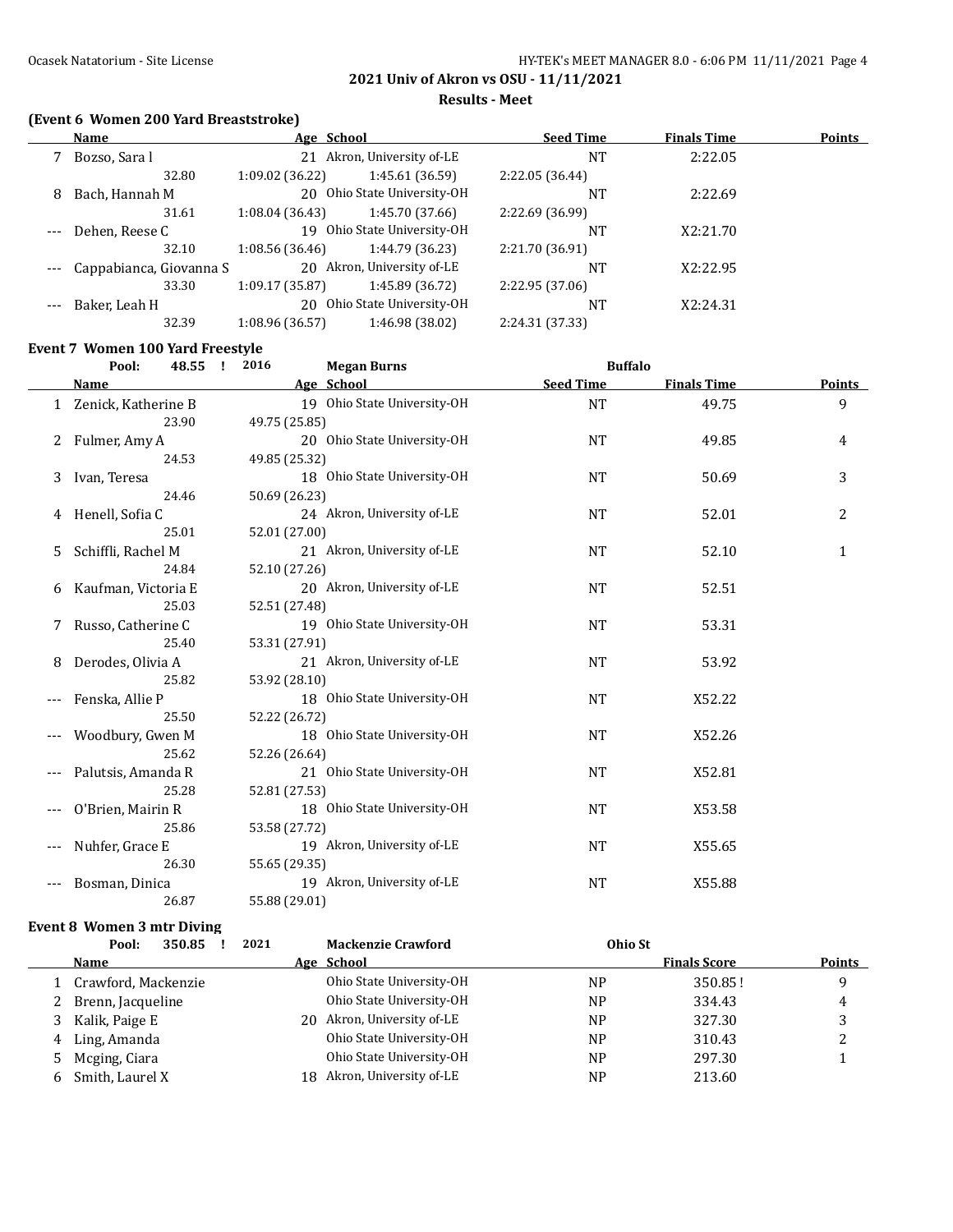# Ocasek Natatorium - Site License **HY-TEK's MEET MANAGER 8.0 - 6:06 PM 11/11/2021** Page 5

# **2021 Univ of Akron vs OSU - 11/11/2021 Results - Meet**

### **Event 9 Women 200 Yard Freestyle**

|   | Pool: 1:45.47 !       | 2019          | <b>Camila Lins de Mello</b> | Miami (Ohio)     |                    |        |
|---|-----------------------|---------------|-----------------------------|------------------|--------------------|--------|
|   | Name                  | Age School    |                             | <b>Seed Time</b> | <b>Finals Time</b> | Points |
|   | 1 Tafuto, Sally E     |               | 21 Ohio State University-OH | <b>NT</b>        | 1:50.27            | 9      |
|   | 26.65                 | 54.47 (27.82) | 1:22.39 (27.92)             | 1:50.27 (27.88)  |                    |        |
|   | Fenska, Allie P       |               | 18 Ohio State University-OH | NT               | 1:52.23            | 4      |
|   | 26.82                 | 55.42 (28.60) | 1:24.21 (28.79)             | 1:52.23 (28.02)  |                    |        |
| 3 | Trace, Katie L        |               | 22 Ohio State University-OH | <b>NT</b>        | 1:52.26            | 3      |
|   | 26.64                 | 55.41 (28.77) | 1:24.18(28.77)              | 1:52.26 (28.08)  |                    |        |
| 4 | Woodbury, Gwen M      |               | 18 Ohio State University-OH | <b>NT</b>        | 1:53.42            | 2      |
|   | 27.35                 | 56.18 (28.83) | 1:24.88(28.70)              | 1:53.42 (28.54)  |                    |        |
|   | 5 Kaufman, Victoria E |               | 20 Akron, University of-LE  | NT               | 1:55.44            | 1      |
|   | 27.39                 | 56.82 (29.43) | 1:26.30 (29.48)             | 1:55.44 (29.14)  |                    |        |
|   | 6 Galisteo, Andrea Z  |               | 20 Akron, University of-LE  | <b>NT</b>        | 1:57.35            |        |
|   | 27.95                 | 57.72 (29.77) | 1:27.81 (30.09)             | 1:57.35 (29.54)  |                    |        |
|   | 7 Halvorsen, Astrid   |               | 20 Akron, University of-LE  | <b>NT</b>        | 1:59.17            |        |
|   | 27.45                 | 57.65 (30.20) | 1:28.49 (30.84)             | 1:59.17 (30.68)  |                    |        |
| 8 | Bosman, Dinica        |               | 19 Akron, University of-LE  | <b>NT</b>        | 2:00.58            |        |
|   | 27.68                 | 57.77 (30.09) | 1:29.06 (31.29)             | 2:00.58 (31.52)  |                    |        |
|   | Lachey, Mia E         |               | 19 Ohio State University-OH | NT               | X1:55.13           |        |
|   | 27.30                 | 56.47 (29.17) | 1:25.60(29.13)              | 1:55.13(29.53)   |                    |        |
|   | Geringer, Maya E      |               | 19 Ohio State University-OH | <b>NT</b>        | X1:55.90           |        |
|   | 27.49                 | 57.02 (29.53) | 1:26.57 (29.55)             | 1:55.90 (29.33)  |                    |        |
|   | Pophal, Claire B      |               | 18 Ohio State University-OH | NT               | X1:59.36           |        |
|   | 28.12                 | 58.19 (30.07) | 1:28.79(30.60)              | 1:59.36 (30.57)  |                    |        |

# **Event 10 Women 100 Yard Butterfly**

|   | 51.63<br>Pool:<br>$\mathbf{I}$ | 2018            | <b>Regan Smith</b>          | <b>RIPT-MN</b>   |                    |               |
|---|--------------------------------|-----------------|-----------------------------|------------------|--------------------|---------------|
|   | Name                           |                 | Age School                  | <b>Seed Time</b> | <b>Finals Time</b> | <b>Points</b> |
|   | Zenick, Katherine B            |                 | 19 Ohio State University-OH | NT               | 53.73              | 9             |
|   | 25.42                          | 53.73 (28.31)   |                             |                  |                    |               |
| 2 | Watson, Sarah E                |                 | 21 Akron, University of-LE  | <b>NT</b>        | 54.02              | 4             |
|   | 25.55                          | 54.02 (28.47)   |                             |                  |                    |               |
| 3 | Nogaj, Paulina Z               |                 | 23 Akron, University of-LE  | NT               | 55.26              | 3             |
|   | 26.08                          | 55.26 (29.18)   |                             |                  |                    |               |
| 4 | Daniel, Abby E                 |                 | 18 Akron, University of-LE  | NT               | 55.71              | 2             |
|   | 26.33                          | 55.71 (29.38)   |                             |                  |                    |               |
| 5 | Romano, Kristen E              |                 | 22 Ohio State University-OH | NT               | 56.53              | $\mathbf{1}$  |
|   | 26.73                          | 56.53 (29.80)   |                             |                  |                    |               |
| 6 | Dewitt, Mackenzie D            |                 | 18 Ohio State University-OH | <b>NT</b>        | 58.59              |               |
|   | 27.41                          | 58.59 (31.18)   |                             |                  |                    |               |
|   | Cappabianca, Giovanna S        |                 | 20 Akron, University of-LE  | <b>NT</b>        | 58.80              |               |
|   | 28.05                          | 58.80 (30.75)   |                             |                  |                    |               |
| 8 | Turchanik, Sarah M             |                 | 20 Ohio State University-OH | <b>NT</b>        | 59.01              |               |
|   | 27.51                          | 59.01 (31.50)   |                             |                  |                    |               |
|   | Graves, Alyssa J               |                 | 19 Ohio State University-OH | <b>NT</b>        | X57.62             |               |
|   | 26.96                          | 57.62 (30.66)   |                             |                  |                    |               |
|   | Sabotin, Rachel A              |                 | 19 Akron, University of-LE  | NT               | X57.96             |               |
|   | 26.77                          | 57.96 (31.19)   |                             |                  |                    |               |
|   | Funderburke, Nyah A            |                 | 18 Ohio State University-OH | NT               | X1:00.53           |               |
|   | 28.60                          | 1:00.53 (31.93) |                             |                  |                    |               |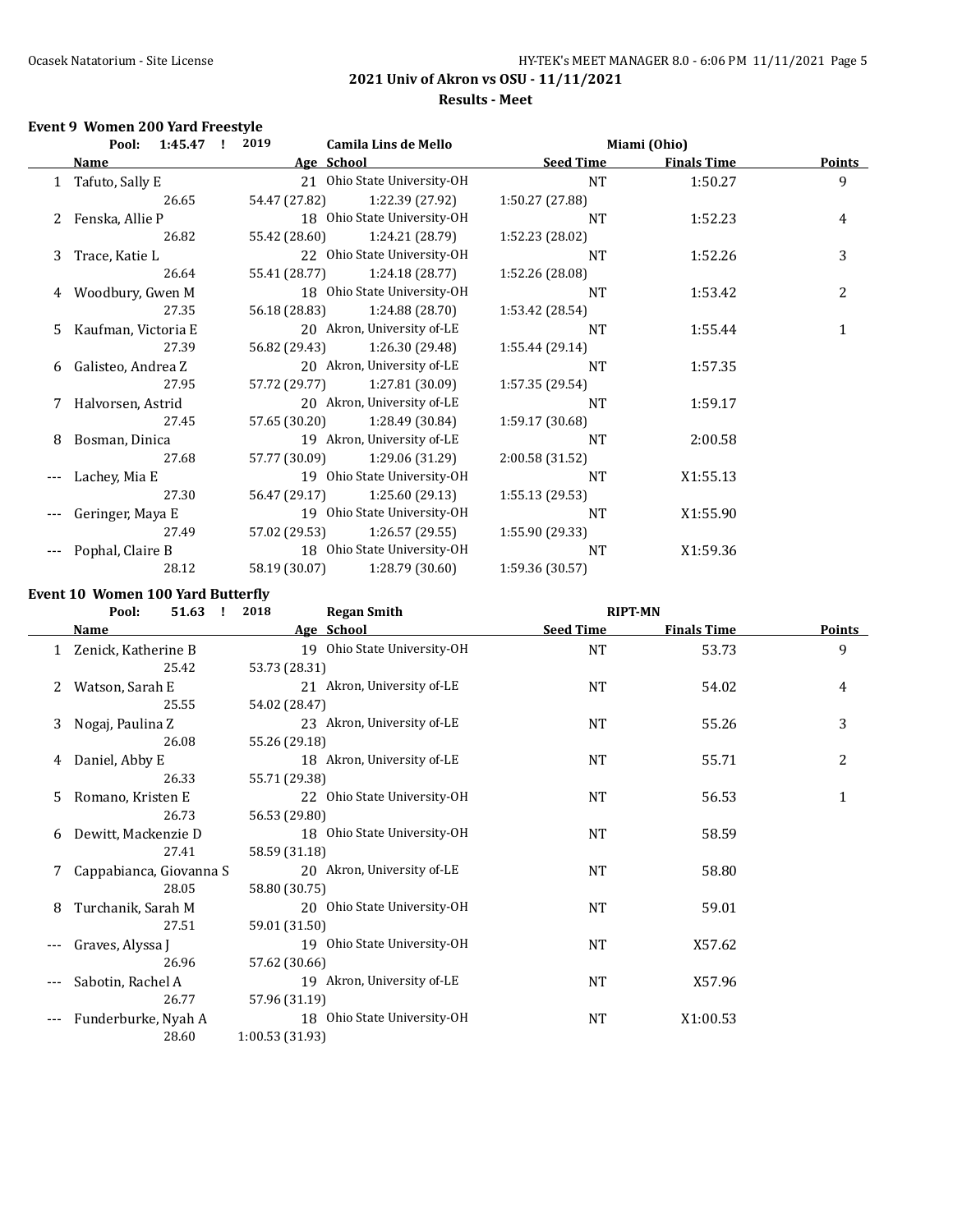# Ocasek Natatorium - Site License **HY-TEK's MEET MANAGER 8.0 - 6:06 PM 11/11/2021** Page 6

**2021 Univ of Akron vs OSU - 11/11/2021**

# **Results - Meet**

### **Event 11 Women 200 Yard Backstroke**

| Pool: 1:48.30 ! |                        | 2018<br><b>Regan Smith</b>        |                                    | <b>RIPT-MN</b>     |               |
|-----------------|------------------------|-----------------------------------|------------------------------------|--------------------|---------------|
|                 | Name                   | Age School                        | <b>Seed Time</b>                   | <b>Finals Time</b> | <b>Points</b> |
|                 | 1 Hall, Paige E        | 18 Ohio State University-OH       | <b>NT</b>                          | 2:00.01            | 9             |
|                 | 28.69                  | 59.53 (30.84)                     | 1:30.25 (30.72)<br>2:00.01(29.76)  |                    |               |
|                 | 2 Gorecka, Weronika M  | 21 Akron, University of-LE        | <b>NT</b>                          | 2:00.58            | 4             |
|                 | 28.91                  | 1:00.35 (31.44)                   | 1:30.58 (30.23)<br>2:00.58 (30.00) |                    |               |
|                 | 3 Gatrall, Madelyn     | 19 Akron, University of-LE        | <b>NT</b>                          | 2:02.28            | 3             |
|                 | 29.28                  | 1:00.81(31.53)                    | 1:31.80 (30.99)<br>2:02.28 (30.48) |                    |               |
| 4               | Kraus, Morgan A        | 20 Ohio State University-OH       | <b>NT</b>                          | 2:02.59            | 2             |
|                 | 29.09                  | 1:00.57 (31.48)                   | 1:32.11 (31.54)<br>2:02.59 (30.48) |                    |               |
|                 | 5 Sommerstad, Kyra A   | 19 Ohio State University-OH       | <b>NT</b>                          | 2:03.01            | $\mathbf{1}$  |
|                 | 29.41                  | $1:00.58(31.17)$ $1:32.04(31.46)$ | 2:03.01 (30.97)                    |                    |               |
|                 | 6 Gardner, Olivia J    | 22 Akron, University of-LE        | NT                                 | 2:04.80            |               |
|                 | 29.75                  | 1:01.08 (31.33)                   | 1:32.71 (31.63)<br>2:04.80 (32.09) |                    |               |
|                 | 7 Harrison, Tristan T  | 19 Ohio State University-OH       | <b>NT</b>                          | 2:05.71            |               |
|                 | 29.83                  | 1:01.97(32.14)                    | 1:34.16 (32.19)<br>2:05.71 (31.55) |                    |               |
| 8               | Clough, Maggie N       | 19 Akron, University of-LE        | <b>NT</b>                          | 2:05.98            |               |
|                 | 30.15                  | 1:01.81 (31.66)                   | 1:33.91 (32.10)<br>2:05.98 (32.07) |                    |               |
|                 | Gilbert, Libby R       | 19 Ohio State University-OH       | <b>NT</b>                          | X2:05.29           |               |
|                 | 30.06                  | 1:01.54 (31.48)                   | 1:33.79 (32.25)<br>2:05.29 (31.50) |                    |               |
|                 | Mauter, Julia C        | 18 Akron, University of-LE        | <b>NT</b>                          | X2:05.62           |               |
|                 | 30.35                  | 1:02.24 (31.89)                   | 2:05.62 (31.25)<br>1:34.37(32.13)  |                    |               |
|                 | Moellering, Meredith A | 20 Ohio State University-OH       | <b>NT</b>                          | X2:08.70           |               |
|                 | 30.76                  | 1:03.14 (32.38)                   | 1:35.97 (32.83)<br>2:08.70 (32.73) |                    |               |
| $---$           | Wolfe, Brynna E        | 20 Ohio State University-OH       | <b>NT</b>                          | X2:11.05           |               |
|                 | 29.56                  | 1:01.39(31.83)                    | 1:35.81 (34.42)<br>2:11.05 (35.24) |                    |               |

### **Event 12 Women 100 Yard Breaststroke**

|     | 58.25<br>Pool:     | 2019            | <b>Delaney Duncan</b>       |                  | Eastern Michigan   |        |
|-----|--------------------|-----------------|-----------------------------|------------------|--------------------|--------|
|     | <b>Name</b>        |                 | Age School                  | <b>Seed Time</b> | <b>Finals Time</b> | Points |
|     | Panitz, Josie H    |                 | 20 Ohio State University-OH | <b>NT</b>        | 1:01.62            | 9      |
|     | 28.96              | 1:01.62(32.66)  |                             |                  |                    |        |
| 2   | Mathews, Janessa C |                 | 21 Ohio State University-OH | NT               | 1:03.90            | 4      |
|     | 30.12              | 1:03.90 (33.78) |                             |                  |                    |        |
| 3   | Garcia, Paula E    |                 | 22 Akron, University of-LE  | NT               | 1:03.96            | 3      |
|     | 30.35              | 1:03.96 (33.61) |                             |                  |                    |        |
| 4   | Fischer, Andrea L  |                 | 22 Akron, University of-LE  | <b>NT</b>        | 1:04.12            | 2      |
|     | 30.03              | 1:04.12(34.09)  |                             |                  |                    |        |
| 5.  | Bach, Hannah M     |                 | 20 Ohio State University-OH | NT               | 1:04.19            | 1      |
|     | 29.71              | 1:04.19 (34.48) |                             |                  |                    |        |
| 6   | Bozso, Sara l      |                 | 21 Akron, University of-LE  | <b>NT</b>        | 1:05.90            |        |
|     | 31.08              | 1:05.90 (34.82) |                             |                  |                    |        |
| 7   | Dyer, Madeline H   |                 | 20 Akron, University of-LE  | <b>NT</b>        | 1:06.67            |        |
|     | 31.19              | 1:06.67(35.48)  |                             |                  |                    |        |
| 8   | Baker, Leah H      |                 | 20 Ohio State University-OH | <b>NT</b>        | 1:06.82            |        |
|     | 31.66              | 1:06.82(35.16)  |                             |                  |                    |        |
|     | Walsh, Aislinn R   |                 | 21 Ohio State University-OH | NT               | X1:04.55           |        |
|     | 30.72              | 1:04.55(33.83)  |                             |                  |                    |        |
| --- | Dehen, Reese C     | 19              | Ohio State University-OH    | NT               | X1:04.64           |        |
|     | 30.64              | 1:04.64(34.00)  |                             |                  |                    |        |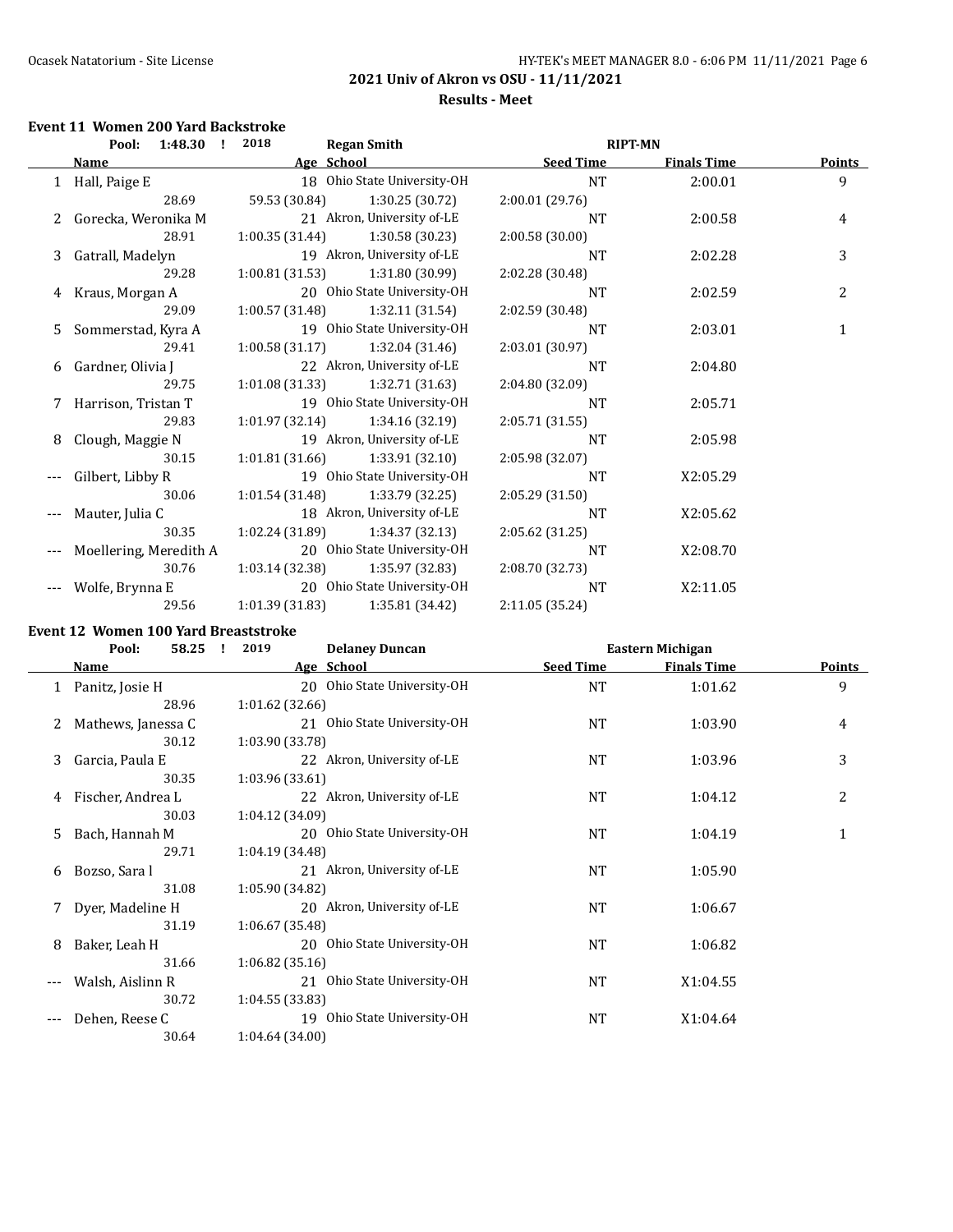# Ocasek Natatorium - Site License **HY-TEK's MEET MANAGER 8.0 - 6:06 PM 11/11/2021** Page 7

**2021 Univ of Akron vs OSU - 11/11/2021**

#### **Results - Meet**

#### **Event 13 Women 50 Yard Freestyle**

|       | 22.11<br>Pool:      | 2016 | <b>Megan Burns</b>         | <b>Buffalo</b>   |                    |        |
|-------|---------------------|------|----------------------------|------------------|--------------------|--------|
|       | Name                |      | Age School                 | <b>Seed Time</b> | <b>Finals Time</b> | Points |
|       | Fulmer, Amy A       | 20   | Ohio State University-OH   | <b>NT</b>        | 23.18              | 9      |
|       | Crane, Emily G      | 23   | Ohio State University-OH   | <b>NT</b>        | 23.35              | 4      |
| 3     | Ivan, Teresa        | 18   | Ohio State University-OH   | <b>NT</b>        | 23.38              | 3      |
| 4     | Schiffli, Rachel M  | 21   | Akron, University of-LE    | <b>NT</b>        | 23.72              | 2      |
| 5     | Henell, Sofia C     |      | 24 Akron, University of-LE | <b>NT</b>        | 23.84              |        |
| 6     | Derodes, Olivia A   | 21   | Akron, University of-LE    | <b>NT</b>        | 24.28              |        |
|       | Russo, Catherine C  | 19   | Ohio State University-OH   | <b>NT</b>        | 24.56              |        |
| 8     | Cooper, Lauren M    | 22   | Akron, University of-LE    | <b>NT</b>        | 24.63              |        |
| $---$ | Dewitt, Mackenzie D | 18   | Ohio State University-OH   | <b>NT</b>        | X24.13             |        |
| $---$ | Palutsis, Amanda R  | 21   | Ohio State University-OH   | <b>NT</b>        | X24.18             |        |
| $---$ | O'Brien. Mairin R   | 18   | Ohio State University-OH   | <b>NT</b>        | X24.25             |        |
|       | Fenska, Allie P     | 18   | Ohio State University-OH   | <b>NT</b>        | X24.53             |        |
|       | Nuhfer, Grace E     | 19   | Akron, University of-LE    | NT               | X25.17             |        |
|       |                     |      |                            |                  |                    |        |

#### **Event 14 Women 1 mtr Diving**

| 356.85<br>Pool: | <b>Alice Hottensmith</b>                                                | Akron     |                     |               |
|-----------------|-------------------------------------------------------------------------|-----------|---------------------|---------------|
| <b>Name</b>     | Age School                                                              |           | <b>Finals Score</b> | <b>Points</b> |
| Ling, Amanda    | Ohio State University-OH                                                | NΡ        | 306.38              | q             |
|                 | Ohio State University-OH                                                | <b>NP</b> | 283.80              | 4             |
| Mcging, Ciara   | Ohio State University-OH                                                | <b>NP</b> | 279.98              |               |
|                 | Ohio State University-OH                                                | <b>NP</b> | 279.53              |               |
|                 | 20 Akron, University of-LE                                              | <b>NP</b> | 277.13              |               |
| Smith, Laurel X | 18 Akron, University of-LE                                              | <b>NP</b> | 236.63              |               |
|                 | 2 Brenn, Jacqueline<br>4 Crawford, Mackenzie<br>5 Kalik, Paige E<br>- 6 | 2015      |                     |               |

### **Event 15 Women 1000 Yard Freestyle**

|   | Pool:<br>9:46.26<br>л. | 2019<br><b>Swartz</b> |                             | <b>EMU</b>       |                    |               |
|---|------------------------|-----------------------|-----------------------------|------------------|--------------------|---------------|
|   | <b>Name</b>            | Age School            |                             | <b>Seed Time</b> | <b>Finals Time</b> | <b>Points</b> |
| 1 | Geringer, Maya E       |                       | 19 Ohio State University-OH | <b>NT</b>        | 10:07.63           | 9             |
|   | 28.48                  | 59.30 (30.82)         | 1:30.30 (31.00)             | 2:01.17 (30.87)  |                    |               |
|   | 2:31.80 (30.63)        | 3:02.39 (30.59)       | 3:33.11 (30.72)             | 4:03.92 (30.81)  |                    |               |
|   | 4:34.53 (30.61)        | 5:05.10 (30.57)       | 5:35.61 (30.51)             | 6:05.94 (30.33)  |                    |               |
|   | 6:36.36 (30.42)        | 7:06.70 (30.34)       | 7:37.15 (30.45)             | 8:07.46 (30.31)  |                    |               |
|   | 8:37.71 (30.25)        | 9:07.99 (30.28)       | 9:38.26 (30.27)             | 10:07.63 (29.37) |                    |               |
| 2 | Graves, Alyssa J       |                       | 19 Ohio State University-OH | <b>NT</b>        | 10:17.46           | 4             |
|   | 29.40                  | 1:00.34 (30.94)       | 1:31.45 (31.11)             | 2:02.72 (31.27)  |                    |               |
|   | 2:34.01 (31.29)        | 3:05.07 (31.06)       | 3:36.32 (31.25)             | 4:07.59 (31.27)  |                    |               |
|   | 4:38.85 (31.26)        | 5:09.88 (31.03)       | 5:40.67 (30.79)             | 6:11.33 (30.66)  |                    |               |
|   | 6:42.24 (30.91)        | 7:13.18 (30.94)       | 7:44.01 (30.83)             | 8:14.83 (30.82)  |                    |               |
|   | 8:45.71 (30.88)        | 9:16.55(30.84)        | 9:47.39 (30.84)             | 10:17.46 (30.07) |                    |               |
| 3 | Romano, Kristen E      |                       | 22 Ohio State University-OH | <b>NT</b>        | 10:21.81           | 3             |
|   | 28.52                  | 59.35 (30.83)         | 1:30.67 (31.32)             | 2:01.82 (31.15)  |                    |               |
|   | 2:33.09 (31.27)        | 3:04.48 (31.39)       | 3:36.09 (31.61)             | 4:07.78 (31.69)  |                    |               |
|   | 4:39.59 (31.81)        | 5:11.14 (31.55)       | 5:42.24 (31.10)             | 6:13.76 (31.52)  |                    |               |
|   | 6:45.22 (31.46)        | 7:16.67 (31.45)       | 7:48.21 (31.54)             | 8:19.12 (30.91)  |                    |               |
|   | 8:50.08 (30.96)        | 9:20.78 (30.70)       | 9:51.17 (30.39)             | 10:21.81 (30.64) |                    |               |
| 4 | Lamoureux, Brooke M    |                       | 22 Akron, University of-LE  | <b>NT</b>        | 10:23.73           | 2             |
|   | 28.99                  | 1:00.06(31.07)        | 1:31.07 (31.01)             | 2:02.52 (31.45)  |                    |               |
|   | 2:33.92 (31.40)        | 3:05.04(31.12)        | 3:36.31 (31.27)             | 4:07.77 (31.46)  |                    |               |
|   | 4:39.13 (31.36)        | 5:10.41 (31.28)       | 5:41.76 (31.35)             | 6:13.16 (31.40)  |                    |               |
|   | 6:44.64 (31.48)        | 7:16.31 (31.67)       | 7:48.14 (31.83)             | 8:19.55 (31.41)  |                    |               |
|   | 8:50.80 (31.25)        | 9:22.20 (31.40)       | 9:53.45 (31.25)             | 10:23.73 (30.28) |                    |               |
|   |                        |                       |                             |                  |                    |               |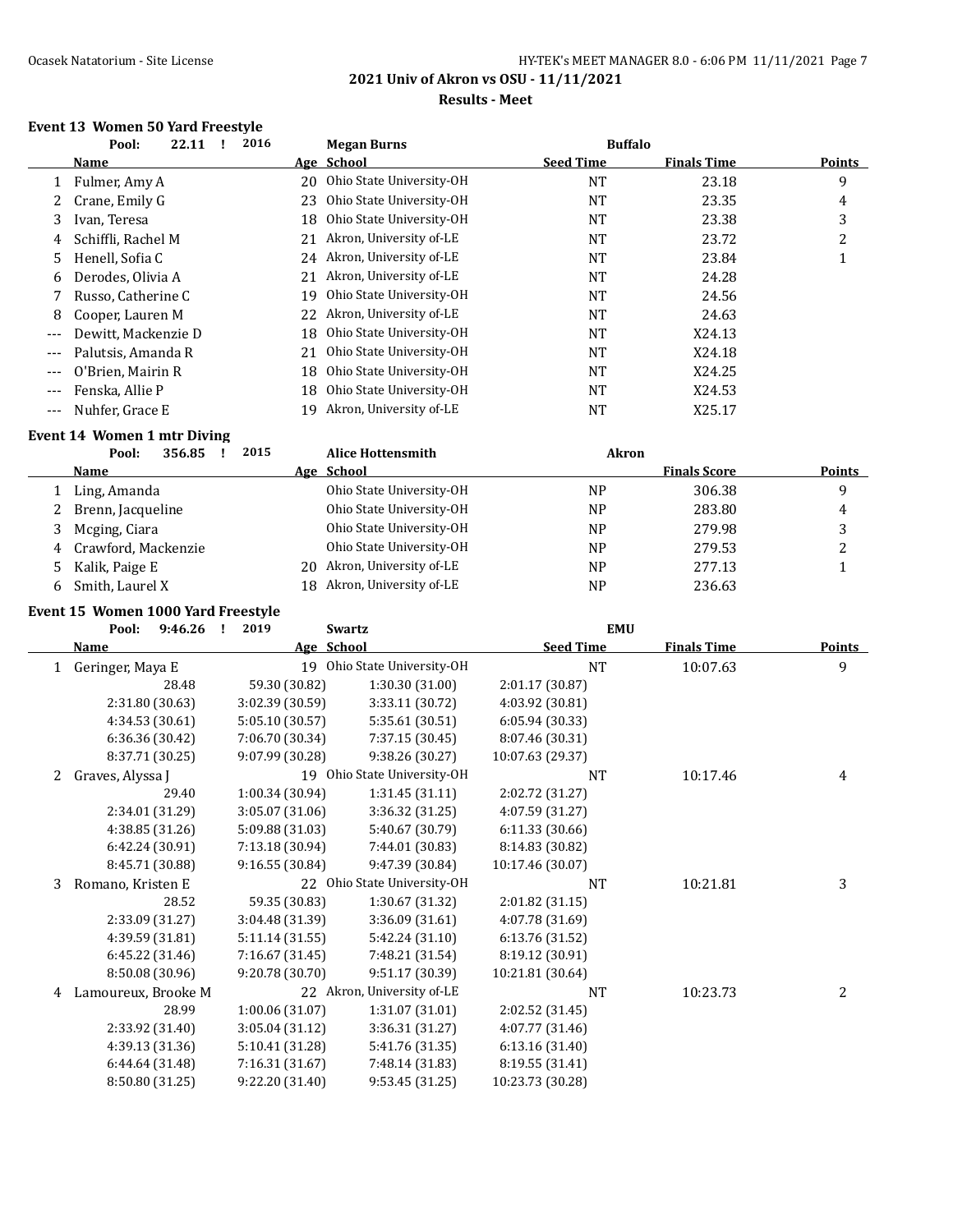**Results - Meet**

# **(Event 15 Women 1000 Yard Freestyle)**

|    | <b>Name</b>       | Age School      |                             | <b>Seed Time</b> | <u>Finals Time</u> | <b>Points</b> |
|----|-------------------|-----------------|-----------------------------|------------------|--------------------|---------------|
| 5. | Pophal, Claire B  |                 | 18 Ohio State University-OH | <b>NT</b>        | 10:33.26           | $\mathbf{1}$  |
|    | 29.12             | 1:00.08(30.96)  | 1:31.50 (31.42)             | 2:03.15 (31.65)  |                    |               |
|    | 2:34.92 (31.77)   | 3:06.90 (31.98) | 3:38.97 (32.07)             | 4:10.89 (31.92)  |                    |               |
|    | 4:42.72 (31.83)   | 5:14.65 (31.93) | 5:46.30 (31.65)             | 6:17.88 (31.58)  |                    |               |
|    | 6:49.75 (31.87)   | 7:21.80 (32.05) | 7:53.92 (32.12)             | 8:25.95 (32.03)  |                    |               |
|    | 8:57.99 (32.04)   | 9:30.03 (32.04) | 10:01.75 (31.72)            | 10:33.26 (31.51) |                    |               |
| 6  | Workman, Gail L   |                 | 21 Akron, University of-LE  | NT               | 10:38.33           |               |
|    | 29.43             | 1:00.99(31.56)  | 1:32.84 (31.85)             | 2:04.75 (31.91)  |                    |               |
|    | 2:36.68 (31.93)   | 3:08.88 (32.20) | 3:40.86 (31.98)             | 4:13.06 (32.20)  |                    |               |
|    | 4:45.17 (32.11)   | 5:17.48 (32.31) | 5:49.56 (32.08)             | 6:21.75 (32.19)  |                    |               |
|    | 6:54.07 (32.32)   | 7:26.46 (32.39) | 7:58.50 (32.04)             | 8:30.63 (32.13)  |                    |               |
|    | 9:02.77 (32.14)   | 9:34.94 (32.17) | 10:07.07 (32.13)            | 10:38.33 (31.26) |                    |               |
| 7  | Halvorsen, Astrid |                 | 20 Akron, University of-LE  | <b>NT</b>        | 10:55.27           |               |
|    | 29.51             | 1:01.68 (32.17) | 1:34.12 (32.44)             | 2:06.98 (32.86)  |                    |               |
|    | 2:39.84 (32.86)   | 3:13.12 (33.28) | 3:46.19 (33.07)             | 4:19.47 (33.28)  |                    |               |
|    | 4:52.73 (33.26)   | 5:25.94 (33.21) | 5:59.35 (33.41)             | 6:32.43 (33.08)  |                    |               |
|    | 7:05.62 (33.19)   | 7:38.30 (32.68) | 8:11.30 (33.00)             | 8:44.40 (33.10)  |                    |               |
|    | 9:17.41 (33.01)   | 9:50.36 (32.95) | 10:23.44 (33.08)            | 10:55.27 (31.83) |                    |               |
| 8  | Riker, Alyssa M   |                 | 20 Akron, University of-LE  | NT               | 11:01.73           |               |
|    | 29.43             | 1:01.94(32.51)  | 1:34.91 (32.97)             | 2:08.15 (33.24)  |                    |               |
|    | 2:41.47 (33.32)   | 3:14.96 (33.49) | 3:48.45 (33.49)             | 4:21.80 (33.35)  |                    |               |
|    | 4:55.29 (33.49)   | 5:28.68 (33.39) | 6:01.79 (33.11)             | 6:35.07 (33.28)  |                    |               |
|    | 7:08.54 (33.47)   | 7:41.95 (33.41) | 8:15.56 (33.61)             | 8:49.20 (33.64)  |                    |               |
|    | 9:22.70 (33.50)   | 9:56.28 (33.58) | 10:29.68 (33.40)            | 11:01.73 (32.05) |                    |               |

**Event 16 Women 200 Yard IM**

|       | Pool: 1:56.28 !         | 2018<br><b>Regan Smith</b>        |                             | <b>RIPT-MN</b>  |                    |                |
|-------|-------------------------|-----------------------------------|-----------------------------|-----------------|--------------------|----------------|
|       | Name                    | Age School                        |                             | Seed Time       | <b>Finals Time</b> | <b>Points</b>  |
|       | 1 Trace, Katie L        |                                   | 22 Ohio State University-OH | <b>NT</b>       | 2:03.83            | 9              |
|       | 26.74                   | 58.39 (31.65)                     | 1:35.60 (37.21)             | 2:03.83 (28.23) |                    |                |
|       | Nogaj, Paulina Z        |                                   | 23 Akron, University of-LE  | <b>NT</b>       | 2:04.98            | 4              |
|       | 27.11                   | 58.68 (31.57)                     | 1:35.98 (37.30)             | 2:04.98 (29.00) |                    |                |
| 3     | Craig, Kendall A        |                                   | 18 Akron, University of-LE  | <b>NT</b>       | 2:05.76            | 3              |
|       | 27.47                   | 1:01.32 (33.85)                   | 1:37.02(35.70)              | 2:05.76 (28.74) |                    |                |
|       | 4 Rankin, Mia T         |                                   | 18 Ohio State University-OH | <b>NT</b>       | 2:06.18            | $\overline{2}$ |
|       | 28.48                   | 1:00.68 (32.20)                   | 1:37.13 (36.45)             | 2:06.18(29.05)  |                    |                |
| 5.    | Hall, Paige E           |                                   | 18 Ohio State University-OH | <b>NT</b>       | 2:07.64            | $\mathbf 1$    |
|       | 27.49                   | 58.31 (30.82) 1:37.25 (38.94)     |                             | 2:07.64 (30.39) |                    |                |
|       | 6 Daniel, Abby E        |                                   | 18 Akron, University of-LE  | <b>NT</b>       | 2:08.08            |                |
|       | 27.80                   | 1:00.73 (32.93)                   | 1:37.91 (37.18)             | 2:08.08(30.17)  |                    |                |
|       | 7 Gardner, Olivia J     |                                   | 22 Akron, University of-LE  | <b>NT</b>       | 2:11.03            |                |
|       | 28.94                   | $1:01.18(32.24)$ $1:39.91(38.73)$ |                             | 2:11.03 (31.12) |                    |                |
| 8     | Walsh, Aislinn R        |                                   | 21 Ohio State University-OH | <b>NT</b>       | 2:11.37            |                |
|       | 27.61                   | $1:02.85(35.24)$ $1:40.48(37.63)$ |                             | 2:11.37 (30.89) |                    |                |
|       | Sommerstad, Kyra A      |                                   | 19 Ohio State University-OH | <b>NT</b>       | X2:07.04           |                |
|       | 27.04                   | 59.35 (32.31)                     | 1:36.61(37.26)              | 2:07.04 (30.43) |                    |                |
|       | Cappabianca, Giovanna S |                                   | 20 Akron, University of-LE  | <b>NT</b>       | X2:08.39           |                |
|       | 28.32                   | $1:00.91(32.59)$ $1:38.22(37.31)$ |                             | 2:08.39 (30.17) |                    |                |
|       | Lachey, Mia E           |                                   | 19 Ohio State University-OH | <b>NT</b>       | X2:10.18           |                |
|       | 27.76                   | 1:01.29(33.53)                    | 1:39.17 (37.88)             | 2:10.18 (31.01) |                    |                |
|       | Turchanik, Sarah M      |                                   | 20 Ohio State University-OH | <b>NT</b>       | X2:12.18           |                |
|       | 28.35                   | 1:01.48(33.13)                    | 1:40.74(39.26)              | 2:12.18(31.44)  |                    |                |
| $---$ | Wolfe, Brynna E         |                                   | 20 Ohio State University-OH | <b>NT</b>       | X2:18.09           |                |
|       | 29.02                   | 1:03.54(34.52)                    | 1:45.22 (41.68)             | 2:18.09 (32.87) |                    |                |